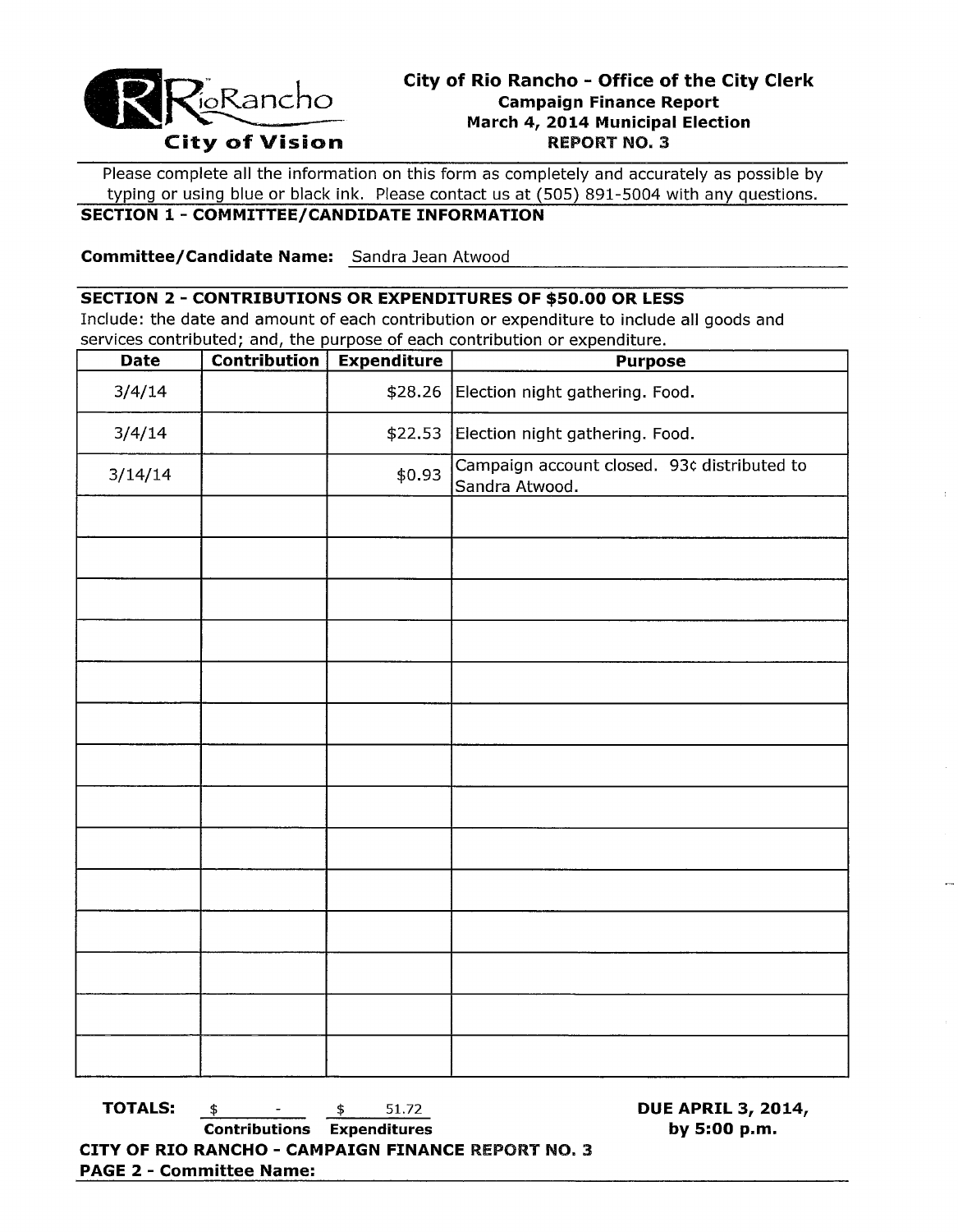

**Contributions Expenditures** 

Contributions/Expenditures of over \$50 00'

| Date                                                                                   |  | <b>Contribution Expenditure</b> | <b>Name/Address</b> | <b>Purpose</b> |  |  |
|----------------------------------------------------------------------------------------|--|---------------------------------|---------------------|----------------|--|--|
|                                                                                        |  |                                 |                     |                |  |  |
|                                                                                        |  |                                 |                     |                |  |  |
|                                                                                        |  |                                 |                     |                |  |  |
|                                                                                        |  |                                 |                     |                |  |  |
|                                                                                        |  |                                 |                     |                |  |  |
|                                                                                        |  |                                 |                     |                |  |  |
|                                                                                        |  |                                 |                     |                |  |  |
|                                                                                        |  |                                 |                     |                |  |  |
|                                                                                        |  |                                 |                     |                |  |  |
|                                                                                        |  |                                 |                     |                |  |  |
|                                                                                        |  |                                 |                     |                |  |  |
|                                                                                        |  |                                 |                     |                |  |  |
|                                                                                        |  |                                 |                     |                |  |  |
|                                                                                        |  |                                 |                     |                |  |  |
|                                                                                        |  |                                 |                     |                |  |  |
|                                                                                        |  |                                 |                     |                |  |  |
|                                                                                        |  |                                 |                     |                |  |  |
|                                                                                        |  |                                 |                     |                |  |  |
|                                                                                        |  |                                 |                     |                |  |  |
| <b>TOTALS:</b><br>\$<br>\$<br>$\qquad \qquad \blacksquare$<br>$\overline{\phantom{a}}$ |  |                                 |                     |                |  |  |

**Contributions Expenditures**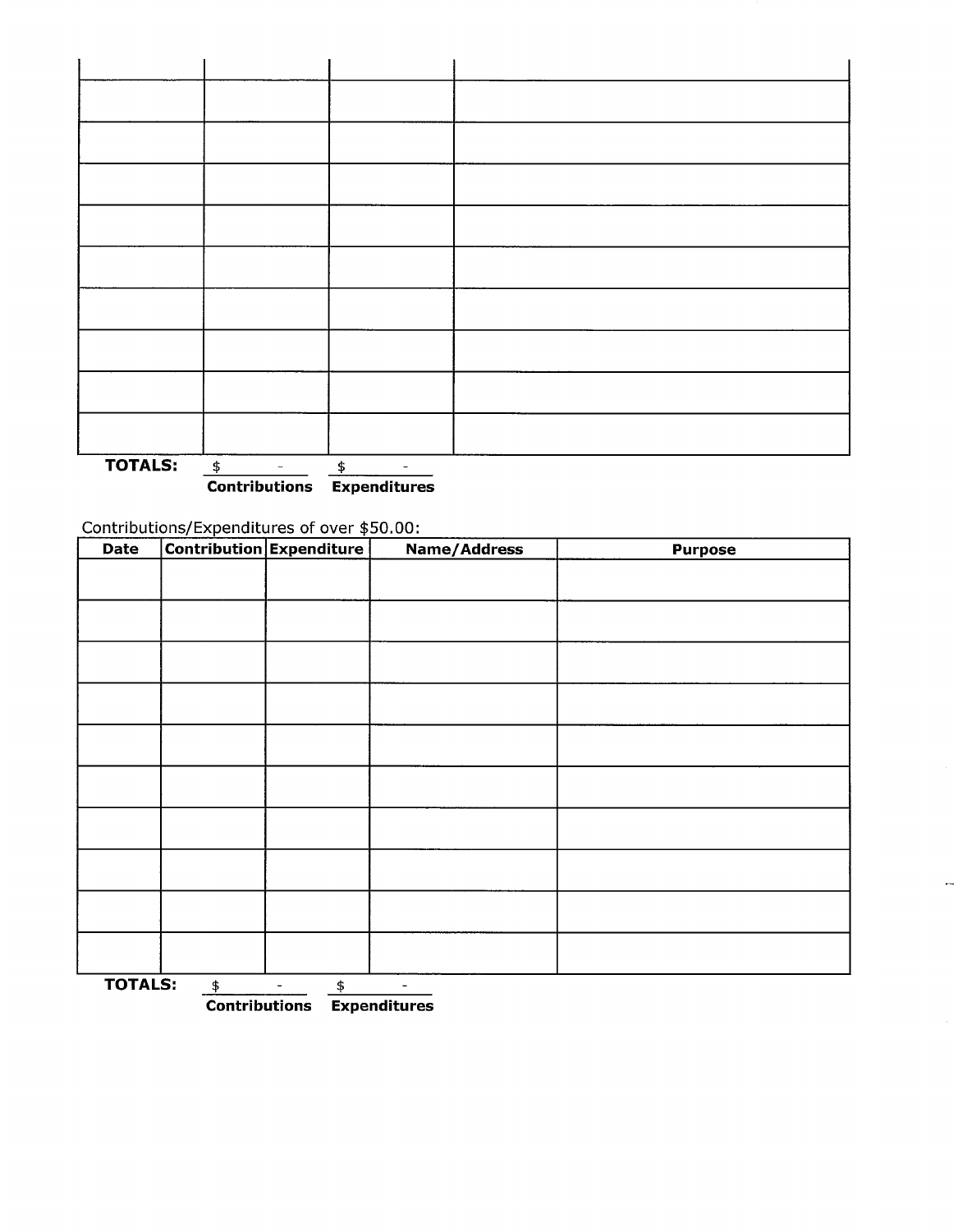## **SECTION 3 - CONTRIBUTIONS OR EXPENDITURES OF MORE THAN \$50.00 (Cumulative)**

Include: the name and address of the person or entity from whom any cumulative contribution or expenditure of more than \$50.00 was received or made; the date and amount of each contribution or expenditure to include all goods and services contributed; and, the purpose of each contribution or expenditure.

| Date                                                                                                          |                                                   | <b>Contribution Expenditure</b> | <b>Name/Address</b> | <b>Purpose</b> |  |  |  |
|---------------------------------------------------------------------------------------------------------------|---------------------------------------------------|---------------------------------|---------------------|----------------|--|--|--|
|                                                                                                               |                                                   |                                 |                     |                |  |  |  |
|                                                                                                               |                                                   |                                 |                     |                |  |  |  |
|                                                                                                               |                                                   |                                 |                     |                |  |  |  |
|                                                                                                               |                                                   |                                 |                     |                |  |  |  |
|                                                                                                               |                                                   |                                 |                     |                |  |  |  |
|                                                                                                               |                                                   |                                 |                     |                |  |  |  |
|                                                                                                               |                                                   |                                 |                     |                |  |  |  |
|                                                                                                               |                                                   |                                 |                     |                |  |  |  |
|                                                                                                               |                                                   |                                 |                     |                |  |  |  |
|                                                                                                               |                                                   |                                 |                     |                |  |  |  |
|                                                                                                               |                                                   |                                 |                     |                |  |  |  |
|                                                                                                               |                                                   |                                 |                     |                |  |  |  |
|                                                                                                               |                                                   |                                 |                     |                |  |  |  |
|                                                                                                               |                                                   |                                 |                     |                |  |  |  |
|                                                                                                               |                                                   |                                 |                     |                |  |  |  |
|                                                                                                               |                                                   |                                 |                     |                |  |  |  |
|                                                                                                               |                                                   |                                 |                     |                |  |  |  |
|                                                                                                               |                                                   |                                 |                     |                |  |  |  |
|                                                                                                               |                                                   |                                 |                     |                |  |  |  |
|                                                                                                               |                                                   |                                 |                     |                |  |  |  |
|                                                                                                               |                                                   |                                 |                     |                |  |  |  |
|                                                                                                               |                                                   |                                 |                     |                |  |  |  |
|                                                                                                               |                                                   |                                 |                     |                |  |  |  |
|                                                                                                               |                                                   |                                 |                     |                |  |  |  |
|                                                                                                               |                                                   |                                 |                     |                |  |  |  |
|                                                                                                               |                                                   |                                 |                     |                |  |  |  |
|                                                                                                               |                                                   |                                 |                     |                |  |  |  |
|                                                                                                               |                                                   |                                 |                     |                |  |  |  |
|                                                                                                               |                                                   |                                 |                     |                |  |  |  |
|                                                                                                               |                                                   |                                 |                     |                |  |  |  |
|                                                                                                               |                                                   |                                 |                     |                |  |  |  |
| <b>DUE APRIL 3, 2014,</b><br><b>TOTALS:</b><br>\$<br>$\ddagger$<br>$\blacksquare$<br>$\overline{\phantom{a}}$ |                                                   |                                 |                     |                |  |  |  |
|                                                                                                               | by 5:00 p.m.<br><b>Contributions Expenditures</b> |                                 |                     |                |  |  |  |
| CITY OF RIO RANCHO - CAMPAIGN FINANCE REPORT NO. 3<br>PAGE 3                                                  |                                                   |                                 |                     |                |  |  |  |
| <b>SECTION 4 - TOTALS</b>                                                                                     |                                                   |                                 |                     |                |  |  |  |

 $\overline{a}$